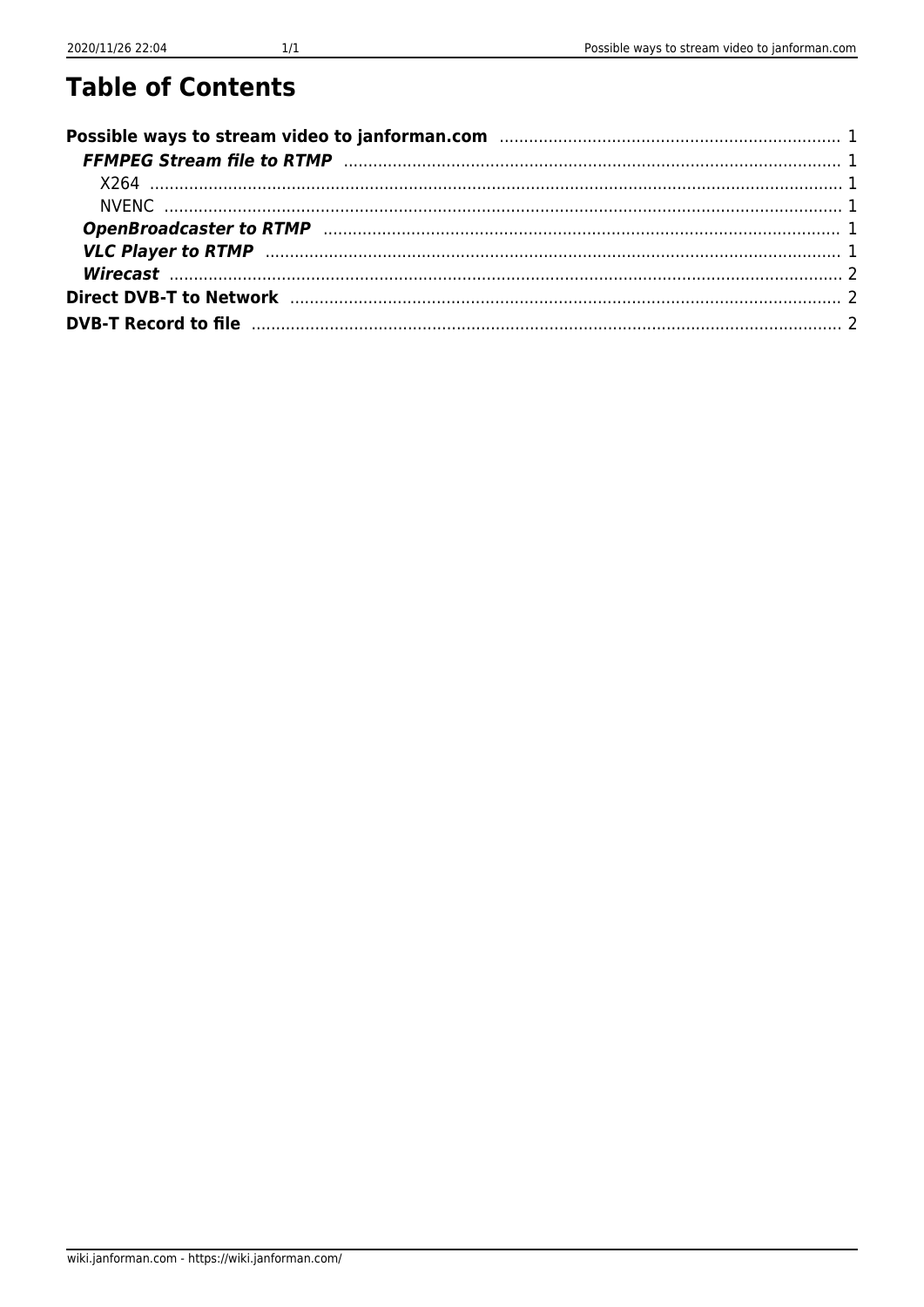<span id="page-1-0"></span>Anyway you can use these with Youtube Live because it's same technology. HTML5 player is available here [janforman.com/j-live](http://janforman.com/j-live)

## <span id="page-1-1"></span>**FFMPEG Stream file to RTMP**

#### <span id="page-1-2"></span>**X264**

```
c:\programs\stream\ffmpeg -i stream.mp4 --keyint 10 -codec:v libx264 -b:v
3000k -maxrate 4000k -preset slow -r 23 -s 1920x1080 -codec:a aac -ab 128k -
ac 2 -ar 44100 -f flv "rtmp://janforman.com/live/tv?token=Br7dYCHR"
```
#### <span id="page-1-3"></span>**NVENC**

```
c:\programs\stream\ffmpeg -i stream.mp4 --keyint 10 -codec:v nvenc_h264 -b:v
3000k -maxrate 4000k -preset hq -r 23 -s 1920x1080 -codec:a aac -ab 128k -ac
2 -ar 44100 -f flv "rtmp://janforman.com/live/tv?token=Br7dYCHR"
```
mms:/ / sources must be connected as http fallback by using mmsh:/ /

#### <span id="page-1-4"></span>**OpenBroadcaster to RTMP**

[OBSProject.com](https://obsproject.com) Use custom streaming server with address

URL: rtmp://janforman.com/live/ Stream key: tv?token=Br7dYCHR

→ Output Encoder **Nvidia NVENC H264** (Hardware encoding)

## <span id="page-1-5"></span>**VLC Player to RTMP**

```
"c:\programs\vlc\vlc.exe" stream.mp4 --sout
"#transcode{width=1280,height=720,aenc=ffmpeg{strict=-2},vcodec=h264,venc{pr
ofile=fast}, vb=3000, scale=1, acodec=mp4a, ab=128, channels=2, samplerate=44100}:
std{access=rtmp,mux=ffmpeg
{mux=flv},{dst=rtmp://janforman.com/live/tv?token=Br7dYCHR}" vlc://quit
```